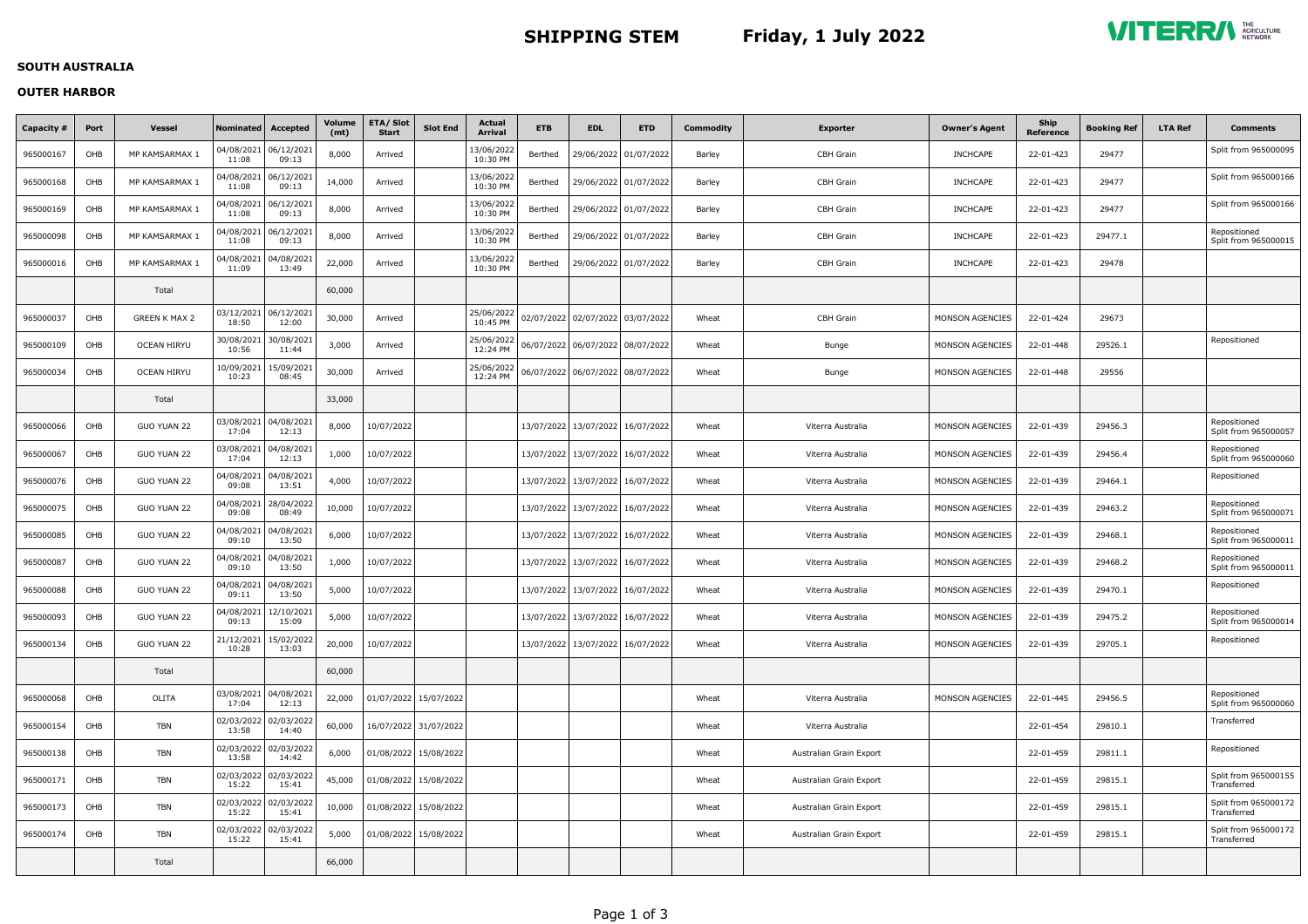# **SHIPPING STEM Friday, 1 July 2022**



| $\overline{\phantom{a}}$ Capacity # | Port | <b>Vessel</b> | Nominated Accepted             |                                | (mt)   | Volume $ETA/Slot$ Slot End<br>Start |                              | <b>Actual</b><br><b>Arrival</b> | <b>ETB</b> | <b>EDL</b> | <b>ETD</b> | Commodity | <b>Exporter</b>         | <b>Owner's Agent</b> | <b>Ship</b><br>Reference | <b>Booking Ref</b> | <b>LTA Ref</b> | <b>Comments</b> |
|-------------------------------------|------|---------------|--------------------------------|--------------------------------|--------|-------------------------------------|------------------------------|---------------------------------|------------|------------|------------|-----------|-------------------------|----------------------|--------------------------|--------------------|----------------|-----------------|
| 965000099                           | OHB  | <b>TBN</b>    | 28/03/2022 28/03/2022<br>09:11 | 15:18                          |        |                                     | 30,000 16/08/2022 31/08/2022 |                                 |            |            |            | Barley    | Australian Grain Export |                      | 22-01-461                | 29877              |                |                 |
| 965000080                           | OHB  | <b>TBN</b>    | 20:13                          | 23/03/2022 24/03/2022<br>08:34 | 30,000 |                                     | 01/08/2022 15/08/2022        |                                 |            |            |            |           | Centre State Exports    |                      |                          | 29850              |                |                 |

#### PLEASE BE ADVISED THE TERMINAL WILL BE CLOSED FOR SHIPPING DUE TO MAINTENANCE BETWEEN 16 - 30 SEPTEMBER 2022.

### **INNER HARBOUR**

| Capacity # | Port | <b>Vessel</b>                                                                                          | Nominated Accepted  |                                | Volume<br>(mt) | <b>ETA/Slot</b><br><b>Start</b> | <b>Slot End</b>       | <b>Actual</b><br><b>Arrival</b> | <b>ETB</b> | <b>EDL</b> | <b>ETD</b> | Commodity | <b>Exporter</b>      | <b>Owner's Agent</b>   | Ship<br>Reference | <b>Booking Ref</b> | <b>LTA Ref</b> | <b>Comments</b>                      |
|------------|------|--------------------------------------------------------------------------------------------------------|---------------------|--------------------------------|----------------|---------------------------------|-----------------------|---------------------------------|------------|------------|------------|-----------|----------------------|------------------------|-------------------|--------------------|----------------|--------------------------------------|
|            |      | PLEASE BE ADVISED THE TERMINAL WILL BE CLOSED FOR SHIPPING DUE TO MAINTENANCE BETWEEN 4 - 8 JULY 2022. |                     |                                |                |                                 |                       |                                 |            |            |            |           |                      |                        |                   |                    |                |                                      |
| 965000050  | ADE  | OLITA                                                                                                  | 10:03               | 11/06/2021 16/03/2022<br>03:05 | 2,000          | 16/07/2022                      |                       |                                 |            |            |            | Wheat     | Viterra Australia    | MONSON AGENCIES        | 22-02-446         | 29380.2            |                | Repositioned<br>Split from 965000005 |
| 965000053  | ADE  | OLITA                                                                                                  | 09:34               | 30/07/2021 03/06/2022<br>03:55 | 4,000          | 16/07/2022                      |                       |                                 |            |            |            | Wheat     | Viterra Australia    | <b>MONSON AGENCIES</b> | 22-02-446         | 29446.3            |                | Split from 29446<br>Repositioned     |
| 965000089  | ADE  | OLITA                                                                                                  | 09:13               | 04/08/2021 04/08/2021<br>13:50 | 25,000         | 16/07/2022                      |                       |                                 |            |            |            | Wheat     | Viterra Australia    | MONSON AGENCIES        | 22-02-446         | 29474.1            |                | Repositioned                         |
| 965000121  | ADE  | OLITA                                                                                                  | 13/09/2021<br>11:05 | 15/09/2021<br>08:46            | 3,000          | 16/07/2022                      |                       |                                 |            |            |            | Wheat     | Viterra Australia    | MONSON AGENCIES        | 22-02-446         | 29563.2            |                | Repositioned<br>Split from 965000035 |
| 965000124  | ADE  | OLITA                                                                                                  | 13/09/2021<br>11:05 | 15/09/2021<br>08:46            | 200            | 16/07/2022                      |                       |                                 |            |            |            | Wheat     | Viterra Australia    | MONSON AGENCIES        | 22-02-446         | 29563.4            |                | Repositioned<br>Split from 965000117 |
|            |      | Total                                                                                                  |                     |                                | 34,200         |                                 |                       |                                 |            |            |            |           |                      |                        |                   |                    |                |                                      |
| 965000086  | ADE  | <b>TBN</b>                                                                                             | 16:29               | 25/03/2022 28/03/2022<br>15:11 | 30,000         |                                 | 01/08/2022 15/08/2022 |                                 |            |            |            |           | Centre State Exports |                        |                   | 29871              |                |                                      |

### PLEASE BE ADVISED THE TERMINAL WILL BE CLOSED FOR SHIPPING DUE TO MAINTENANCE BETWEEN 1 - 15 OCTOBER 2022.

### **PT GILES**

| Capacity # | Port | <b>Vessel</b>         | Nominated Accepted  |                                | Volume<br>(mt) | <b>ETA/Slot</b><br><b>Start</b> | <b>Slot End</b>       | <b>Actual</b><br><b>Arrival</b> | <b>ETB</b> | <b>EDL</b>                           | <b>ETD</b> | Commodity | <b>Exporter</b>         | <b>Owner's Agent</b> | Ship<br>Reference | <b>Booking Ref</b> | <b>LTA Ref</b> | <b>Comments</b>                      |
|------------|------|-----------------------|---------------------|--------------------------------|----------------|---------------------------------|-----------------------|---------------------------------|------------|--------------------------------------|------------|-----------|-------------------------|----------------------|-------------------|--------------------|----------------|--------------------------------------|
| 965000148  | GIL  | <b>INCE KARADENIZ</b> | 30/03/2022<br>13:27 | 13/05/2022<br>14:30            | 3,000          | 13/07/2022                      |                       |                                 |            | 13/07/2022 13/07/2022 15/07/2022     |            | Wheat     | Centre State Exports    | MONSON AGENCIES      | 22-03-451         | 29887.1            |                | Repositioned                         |
| 965000125  | GIL  | <b>INCE KARADENIZ</b> | 11/05/2022<br>16:54 | 12/05/2022<br>17:08            | 25,000         | 13/07/2022                      |                       |                                 |            | 13/07/2022   13/07/2022   15/07/2022 |            | Wheat     | Centre State Exports    | MONSON AGENCIES      | 22-03-451         | 29962              |                |                                      |
|            |      | Total                 |                     |                                | 28,000         |                                 |                       |                                 |            |                                      |            |           |                         |                      |                   |                    |                |                                      |
| 965000149  | GIL  | <b>TBN</b>            | 13/05/2022<br>09:09 | 13/05/2022<br>14:23            | 10,000         |                                 | 16/07/2022 31/07/2022 |                                 |            |                                      |            | Wheat     | Australian Grain Export |                      | 22-03-453         | 29964.1            |                | Repositioned                         |
| 965000156  | GIL  | <b>TBN</b>            | 13/05/2022<br>09:09 | 13/05/2022<br>14:24            | 11,818         |                                 | 16/07/2022 31/07/2022 |                                 |            |                                      |            | Wheat     | Australian Grain Export |                      | 22-03-453         | 29963              |                | Split from 965000127                 |
| 965000160  | GIL  | <b>TBN</b>            | 13/05/2022<br>09:09 | 13/05/2022<br>14:24            | 11,818         |                                 | 16/07/2022 31/07/2022 |                                 |            |                                      |            | Wheat     | Australian Grain Export |                      | 22-03-453         | 29963              |                | Split from 965000157                 |
| 965000161  | GIL  | <b>TBN</b>            | 13/05/2022<br>09:09 | 13/05/2022<br>14:24            | 21,364         |                                 | 16/07/2022 31/07/2022 |                                 |            |                                      |            | Wheat     | Australian Grain Export |                      | 22-03-453         | 29963              |                | Split from 965000157                 |
| 965000139  | GIL  | <b>TBN</b>            | 15/06/2022<br>15:29 | 15/06/2022<br>15:33            | 5,000          |                                 | 16/07/2022 31/07/2022 |                                 |            |                                      |            | Wheat     | Australian Grain Export |                      | 22-03-453         | 30006              |                |                                      |
|            |      | Total                 |                     |                                | 60,000         |                                 |                       |                                 |            |                                      |            |           |                         |                      |                   |                    |                |                                      |
| 965000045  | GIL  | <b>TBN</b>            | 16:12               | 04/06/2021 07/06/2021<br>10:34 | 2,000          |                                 | 01/08/2022 15/08/2022 |                                 |            |                                      |            | Lentils   | Viterra Australia       |                      | 22-03-457         | 29370.1            |                | Repositioned<br>Split from 965000004 |
| 965000147  | GIL  | <b>TBN</b>            | 17:24               | 25/03/2022 28/03/2022<br>15:15 | 30,000         |                                 | 01/08/2022 15/08/2022 |                                 |            |                                      |            | Lentils   | Viterra Australia       |                      | 22-03-457         | 29874.1            |                | Repositioned                         |
|            |      | Total                 |                     |                                | 32,000         |                                 |                       |                                 |            |                                      |            |           |                         |                      |                   |                    |                |                                      |

PLEASE BE ADVISED THE TERMINAL WILL BE CLOSED FOR SHIPPING DUE TO MAINTENANCE BETWEEN 16 - 31 AUGUST 2022.